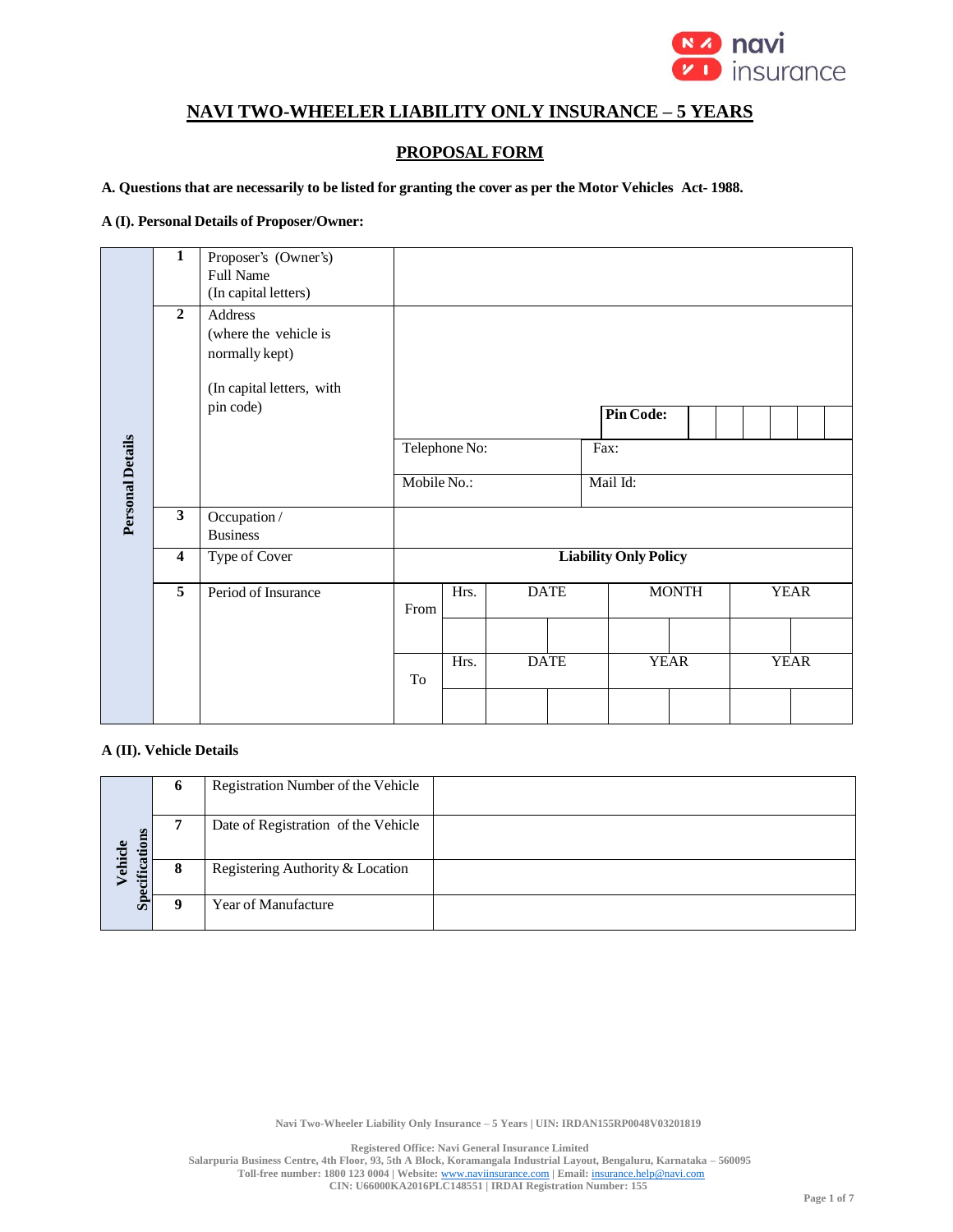

|                                                    | 10     | <b>Engine Number</b>                                                                                                     |                        |            |            |     |                |  |
|----------------------------------------------------|--------|--------------------------------------------------------------------------------------------------------------------------|------------------------|------------|------------|-----|----------------|--|
|                                                    | 11     | Chassis Number                                                                                                           |                        |            |            |     |                |  |
|                                                    | 12     | Make of the Vehicle                                                                                                      |                        |            |            |     |                |  |
|                                                    | 13     | Model                                                                                                                    |                        |            |            |     |                |  |
|                                                    | 14     | Type of Body                                                                                                             |                        |            |            |     |                |  |
|                                                    | 15     | Cubic Capacity of the Vehicle                                                                                            |                        |            |            |     |                |  |
|                                                    | 16     | Seating Capacity including<br>Driver                                                                                     |                        |            |            |     |                |  |
|                                                    | 17     | Whether vehicle is driven by non-<br>conventional source of power<br>/CNG/LPG/Bi-Fuel?<br>If 'YES', please give details. |                        |            |            |     |                |  |
|                                                    | 18     | Whether the use of vehicle is limited<br>to own premises?                                                                |                        |            | <b>YES</b> |     | NO.            |  |
|                                                    | 19     | Whether the vehicle is used for<br>commercial purpose?                                                                   |                        |            | <b>YES</b> |     | NO.            |  |
|                                                    | 20     | Whether the vehicle is used for<br>driving tuitions? (GR-44)                                                             |                        |            | <b>YES</b> |     | NO.            |  |
|                                                    | 21     | Details of Hire Purchase /<br>Hypothecation / Lease                                                                      | $(MT-5)/(MT-7)/(MT-6)$ |            |            |     |                |  |
|                                                    |        | a) Is the vehicle proposed for<br>insurance is:                                                                          |                        |            |            |     |                |  |
|                                                    |        | i) Under Hire Purchase?                                                                                                  |                        |            | <b>YES</b> |     | N <sub>O</sub> |  |
|                                                    |        | ii) Under Lease Agreement?                                                                                               |                        |            | <b>YES</b> |     | N <sub>O</sub> |  |
|                                                    |        | iii) Under Hypothecation?                                                                                                |                        |            |            |     | <b>NO</b>      |  |
|                                                    |        | b) If 'YES', give name and address of<br>concerned party/parties:                                                        |                        |            |            |     |                |  |
|                                                    |        | Note: (Copies of R.C and fitness certificate should be submitted along with the proposal<br>form)                        |                        |            |            |     |                |  |
|                                                    |        | Coverage for liability against Third Party Risks (Death or<br>Bodily Injury) required in respect of:                     |                        |            |            |     |                |  |
|                                                    |        | (i) Owner Driver only                                                                                                    |                        | <b>YES</b> |            | NO. |                |  |
|                                                    |        | (ii) Any person other than Paid Driver                                                                                   |                        | <b>YES</b> |            | NO. |                |  |
|                                                    | $22\,$ | If 'YES', give details of such other persons                                                                             |                        |            |            |     |                |  |
| Third Party Risks: Death /<br><b>Bodily Injury</b> |        | $\mathbf{1}$                                                                                                             |                        |            |            |     |                |  |
|                                                    |        | $\boldsymbol{2}$                                                                                                         |                        |            |            |     |                |  |
|                                                    |        | $\mathbf{3}$                                                                                                             |                        |            |            |     |                |  |
|                                                    |        |                                                                                                                          |                        |            |            |     |                |  |

**Registered Office: Navi General Insurance Limited**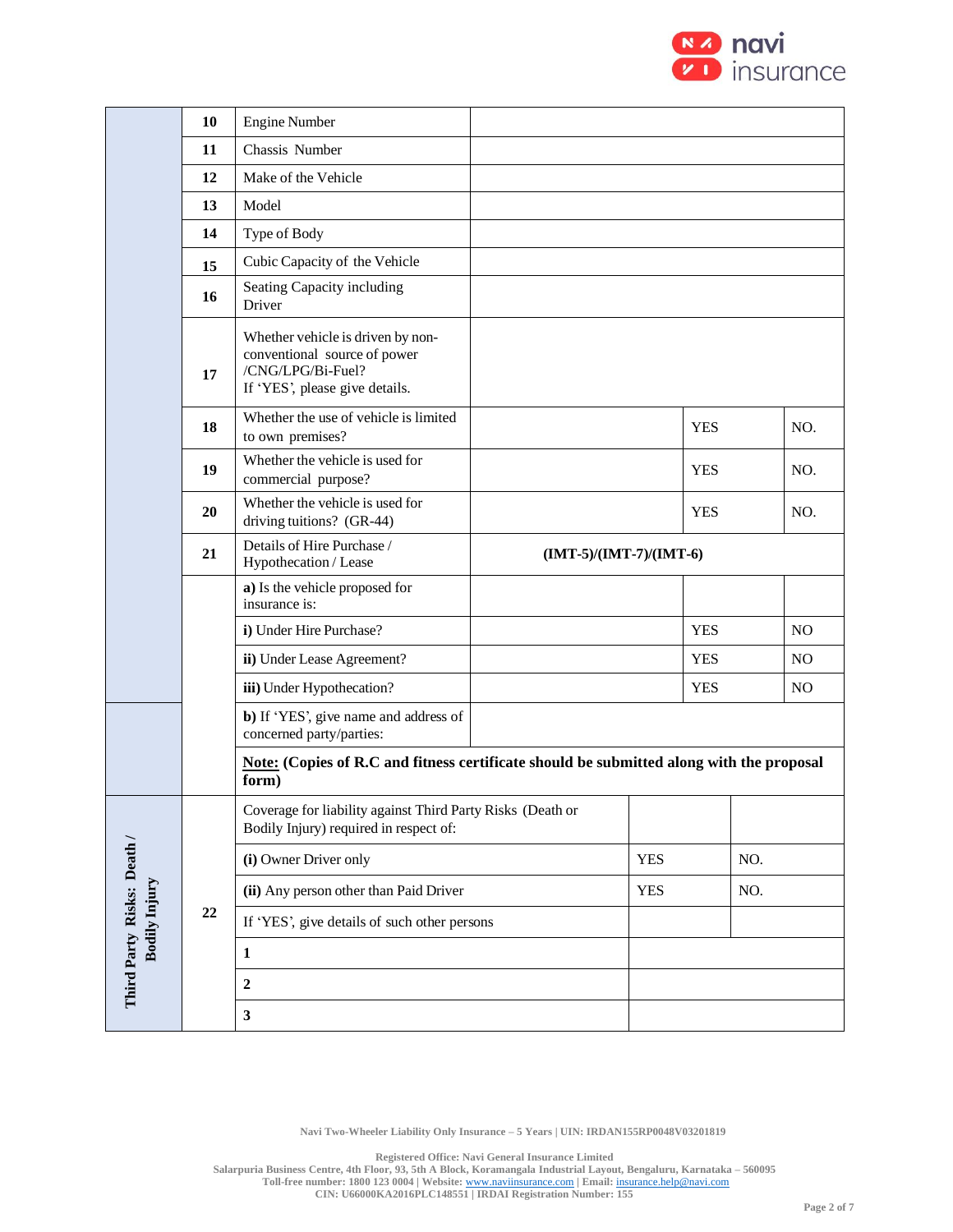

|                                                                                    |                                                | [Note:<br>1. Section 146 of Motor Vehicles Act-1988 makes it mandatory for the owner of the vehicle to<br>ensure that he or any other person authorized by him to drive a vehicle in public place has insurance<br>against third party risks. (The explanation to Section 146 exempts the paid driver) |                  |     |  |  |  |  |  |
|------------------------------------------------------------------------------------|------------------------------------------------|--------------------------------------------------------------------------------------------------------------------------------------------------------------------------------------------------------------------------------------------------------------------------------------------------------|------------------|-----|--|--|--|--|--|
|                                                                                    |                                                | 2. As per Section 147 (2) (a). The liability is 'as incurred 'in the case of death / bodily injury of a third<br>party]                                                                                                                                                                                |                  |     |  |  |  |  |  |
| Third Party Risks:<br>TPPD (IMT-20)                                                | 23                                             | Do you wish to have the statutory Third-Party Property<br>Damage (TPPD) liability of Rs. 6000/- only?<br><b>YES</b><br>N <sub>O</sub><br>[For additional TPPD limits, please see Q.No. 25]                                                                                                             |                  |     |  |  |  |  |  |
|                                                                                    |                                                | Legal liability to persons employed in connection with operation of the vehicle, who are<br>'workmen'. [The liability of the Employer under the Employees 'Compensation Act-1923 is covered<br>under the Motor Vehicles Act-1988.)                                                                     |                  |     |  |  |  |  |  |
|                                                                                    | 24                                             | 1) Drivers                                                                                                                                                                                                                                                                                             | (No. of persons: |     |  |  |  |  |  |
| covered by (M.V ACT 1988)                                                          |                                                | 2) Employees (Workmen)                                                                                                                                                                                                                                                                                 | (No. of persons: |     |  |  |  |  |  |
| Third Party Risks: Liability to Employee<br>under E.C. Act-1923(Compulsorily to be |                                                | (Note: The Motor Vehicles Act-1988 under Sec. 147 (1) (ii) (i) covers liability to employees who are<br>Employees within the meaning of the Employees 'Compensation Act-1923.]<br>[For additional coverage, please refer to Q.No. 26]                                                                  |                  |     |  |  |  |  |  |
|                                                                                    |                                                | B. Questions that provide additional covers as per IMT Endorsements                                                                                                                                                                                                                                    |                  |     |  |  |  |  |  |
|                                                                                    | 25                                             | The Policy provides additional Third Party Property Damage                                                                                                                                                                                                                                             |                  |     |  |  |  |  |  |
| Addl. TPPD                                                                         | $\boldsymbol{\mathfrak{F}}$<br>$\widetilde{G}$ | liability limit for Two-wheeler Rs. 1,00,000 and for other class<br>of vehicle Rs. 7,50,000/-. Do you wish to cover the additional<br>limit?<br>[Refer to Q.No. 23]                                                                                                                                    | <b>YES</b>       | NO. |  |  |  |  |  |
| Liability to<br>Employee<br>Additional                                             | 26                                             | Do you wish to cover wider legal liability to employees who are<br>'workmen'?                                                                                                                                                                                                                          | YES              | NO  |  |  |  |  |  |

**Navi Two-Wheeler Liability Only Insurance – 5 Years | UIN: IRDAN155RP0048V03201819**

**Registered Office: Navi General Insurance Limited**

**Salarpuria Business Centre, 4th Floor, 93, 5th A Block, Koramangala Industrial Layout, Bengaluru, Karnataka – 560095 Toll-free number: 1800 123 0004 | Website:** [www.naviinsurance.com](http://www.naviinsurance.com/) **| Email:** [insurance.help@navi.com](mailto:insurance.help@navi.com)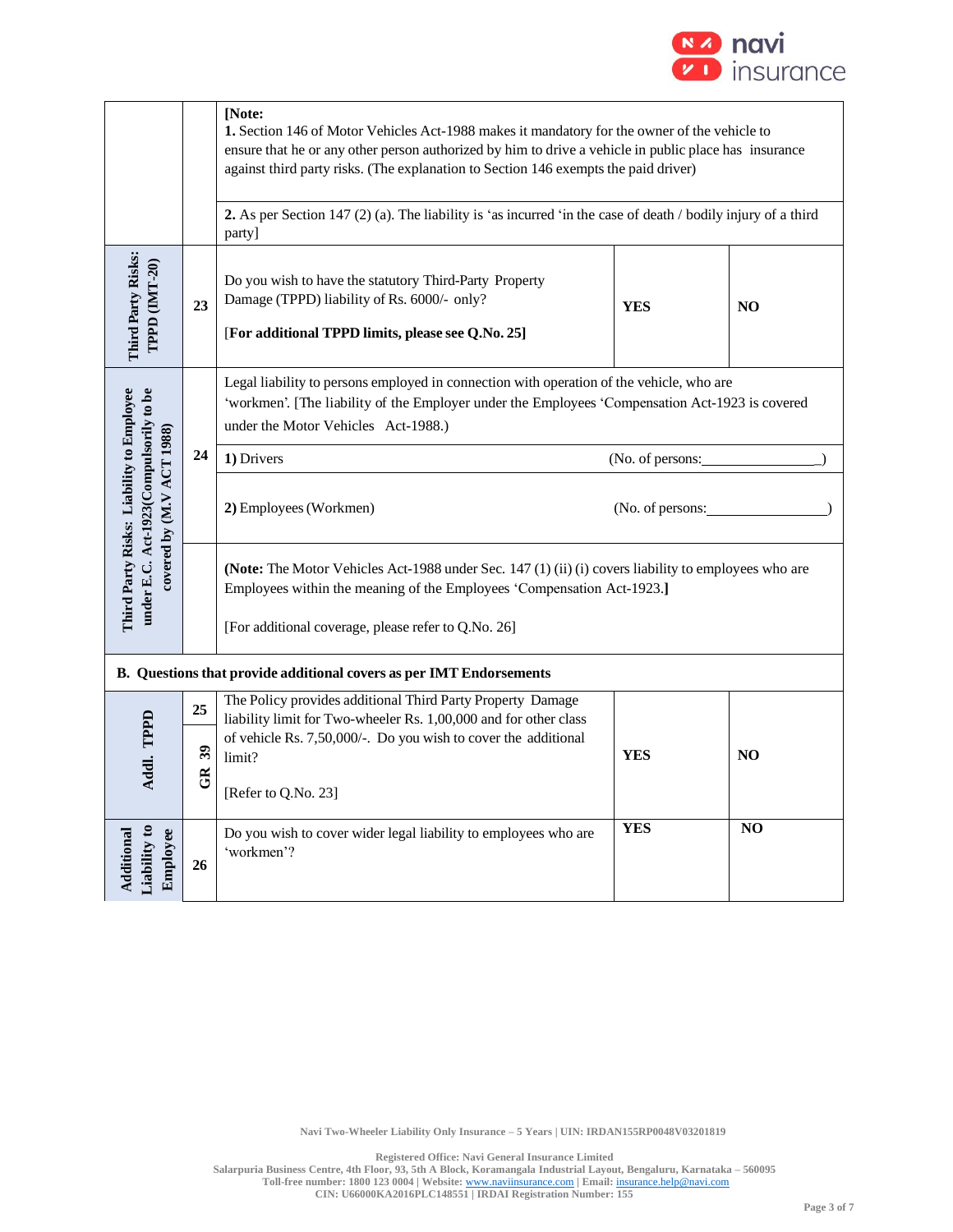

|                                                    | IMT-28)  | This information is sought to cover in addition to liability under<br>the Employees' Compensation Act-1923, also liability under the<br>Fatal Accidents Act-1855 and the Common Law]<br>Note: The additional liability under Common Law and Fatal<br>Accidents Act in respect of employees who are employees is<br>covered under this endorsement<br>[Refer to Q.No. 24]                                                                                                                                                                               |            |                |  |  |  |  |
|----------------------------------------------------|----------|--------------------------------------------------------------------------------------------------------------------------------------------------------------------------------------------------------------------------------------------------------------------------------------------------------------------------------------------------------------------------------------------------------------------------------------------------------------------------------------------------------------------------------------------------------|------------|----------------|--|--|--|--|
|                                                    | 27       | Do you wish to cover wider legal liability to employees who are<br>NOT 'Employees'?                                                                                                                                                                                                                                                                                                                                                                                                                                                                    |            |                |  |  |  |  |
| Liability to Employees<br>who are not<br>Employee' | (IMT-29) | (Note: The liability under Common Law and Fatal Accidents<br>Act-1855 in respect of employees who are not Employees can<br>be covered under this endorsement).                                                                                                                                                                                                                                                                                                                                                                                         | <b>YES</b> | N <sub>O</sub> |  |  |  |  |
|                                                    |          | Personal Accident Cover for Owner Driver is compulsory in the Liability Only Cover.<br>Please give details of nomination:                                                                                                                                                                                                                                                                                                                                                                                                                              |            |                |  |  |  |  |
|                                                    |          | (a) Name of the Nominee & Age                                                                                                                                                                                                                                                                                                                                                                                                                                                                                                                          |            |                |  |  |  |  |
|                                                    |          | (b) Relationship                                                                                                                                                                                                                                                                                                                                                                                                                                                                                                                                       |            |                |  |  |  |  |
|                                                    |          | (c) Name of the Appointee                                                                                                                                                                                                                                                                                                                                                                                                                                                                                                                              |            |                |  |  |  |  |
|                                                    |          | (If Nominee is a Minor)                                                                                                                                                                                                                                                                                                                                                                                                                                                                                                                                |            |                |  |  |  |  |
|                                                    | 28       | (d) Relationship to the Nominee:                                                                                                                                                                                                                                                                                                                                                                                                                                                                                                                       |            |                |  |  |  |  |
| Personal Accident Cover of Owner Driver            |          | (Note:<br>1. Personal Accident cover for Owner Driver is compulsory for Sum Insured of Rs. 15,00,000/-<br>2. Compulsory PA cover for owner driver cannot be granted where a vehicle is owned by a<br>company, a partnership firm or a similar body corporate or where the owner-driver does not hold<br>an effective driving license)<br>3. Do you already have a 24-hour Personal Accident cover against Death and Permanent<br>Disability (Total and Partial) for Capital Sum Insured of at least Rs.15 lacs? Yes/No, if yes,<br><b>Sum Insured:</b> |            |                |  |  |  |  |

**Registered Office: Navi General Insurance Limited**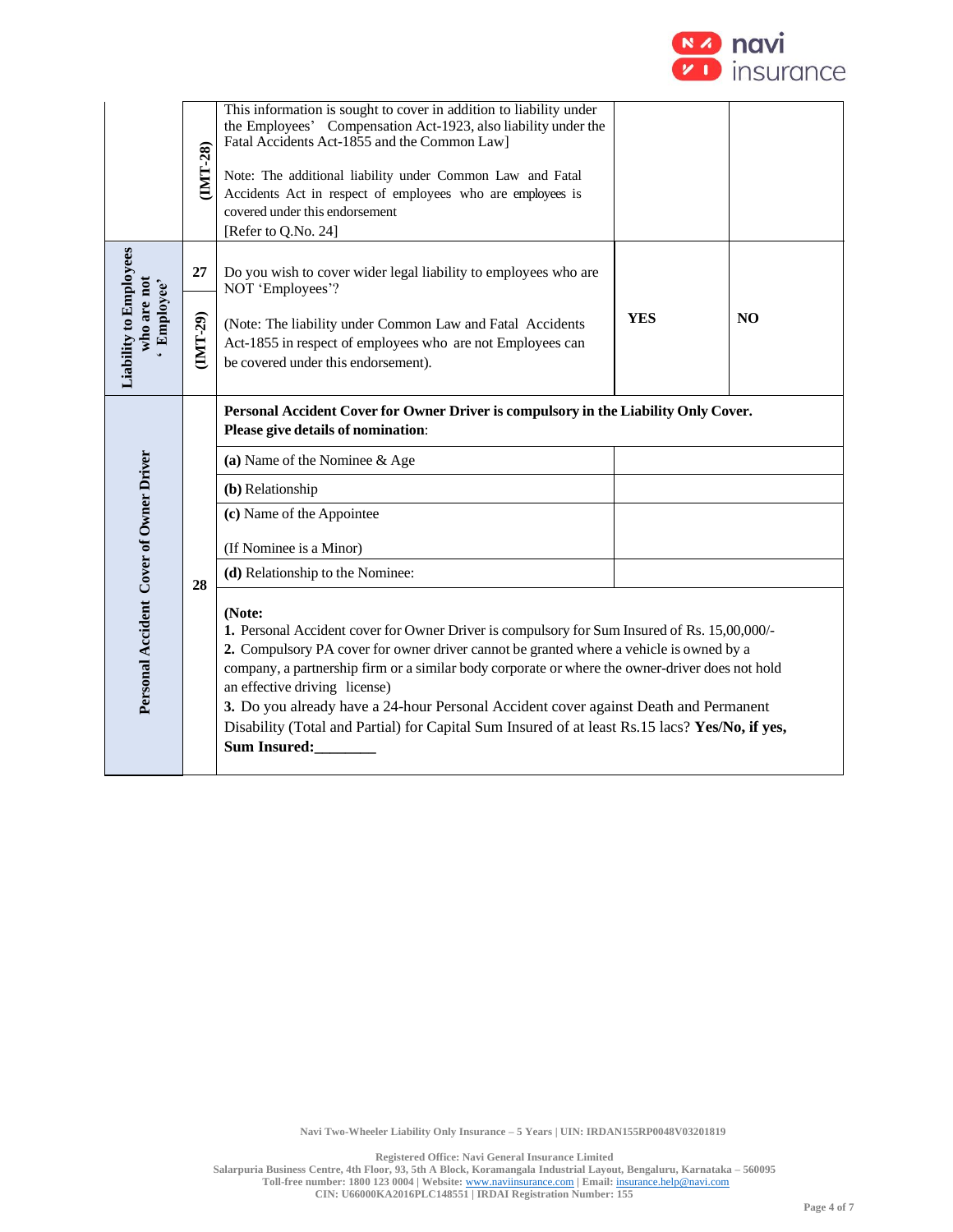

|                              | 29         | Do you wish to include Personal Accident cover for<br>named persons?<br>If YES, give name and Capital Sum Insured (CSI)<br>opted for:  |                                                                                                                    |            |     |                  | <b>YES</b>                                                                                      | NO.          |     |  |  |  |
|------------------------------|------------|----------------------------------------------------------------------------------------------------------------------------------------|--------------------------------------------------------------------------------------------------------------------|------------|-----|------------------|-------------------------------------------------------------------------------------------------|--------------|-----|--|--|--|
| PA Cover for Named Occupants | ၐ          | Sr no                                                                                                                                  | CSI (Opted)<br><b>Name</b><br>(Rs.)                                                                                |            |     |                  | <b>Nominee</b>                                                                                  | Relationship |     |  |  |  |
|                              | Ť<br>(IMT- | $\mathbf{1}$                                                                                                                           |                                                                                                                    |            |     |                  |                                                                                                 |              |     |  |  |  |
|                              |            | 2                                                                                                                                      |                                                                                                                    |            |     |                  |                                                                                                 |              |     |  |  |  |
|                              |            | 3                                                                                                                                      |                                                                                                                    |            |     |                  |                                                                                                 |              |     |  |  |  |
|                              |            | 4<br>5                                                                                                                                 |                                                                                                                    |            |     |                  |                                                                                                 |              |     |  |  |  |
|                              |            | Note: (The maximum CSI available per person is Rs. 2 Lacs in case of Private Cars and Rs. 1 Lakh in case of<br>Motorized Two Wheelers) |                                                                                                                    |            |     |                  |                                                                                                 |              |     |  |  |  |
|                              | 30         |                                                                                                                                        | Do you wish to include Personal Accident cover for Un-Named Passengers/hirer/pillion<br>passengers (Two Wheelers)? |            |     |                  |                                                                                                 |              |     |  |  |  |
|                              |            |                                                                                                                                        | If YES, give number of persons and Capital Sum Insured (CSI) Opted                                                 |            |     |                  |                                                                                                 |              |     |  |  |  |
| <b>Decupants</b>             | $-16$      | No. of Persons:                                                                                                                        |                                                                                                                    |            |     |                  |                                                                                                 |              |     |  |  |  |
| PA Cover for Un-Named        | <b>IML</b> |                                                                                                                                        |                                                                                                                    |            |     |                  | (Note: The maximum CSI available per person is Rs. 2 Lakhs in case of Commercial Vehicles)      |              |     |  |  |  |
|                              | 31         |                                                                                                                                        |                                                                                                                    |            |     |                  | Whether extension of geographical area to the following countries required?                     |              |     |  |  |  |
|                              |            | $\mathbf{1}$                                                                                                                           | Bangladesh                                                                                                         | <b>YES</b> | NO. | $\boldsymbol{2}$ | Bhutan                                                                                          | <b>YES</b>   | NO. |  |  |  |
| al Extension                 |            | 3                                                                                                                                      | Maldives                                                                                                           | <b>YES</b> | NO. | 4                | Nepal                                                                                           | <b>YES</b>   | NO. |  |  |  |
|                              | ≘<br>(IMT- | 5                                                                                                                                      | Pakistan                                                                                                           | <b>YES</b> | NO. | 6                | Sri Lanka                                                                                       | <b>YES</b>   | NO. |  |  |  |
| Geographic                   |            |                                                                                                                                        | area cover can be availed by use of this endorsement)                                                              |            |     |                  | (Note: Presently the territory covered is geographical area of India. Extension of geographical |              |     |  |  |  |

**Navi Two-Wheeler Liability Only Insurance – 5 Years | UIN: IRDAN155RP0048V03201819**

**Registered Office: Navi General Insurance Limited**

**Salarpuria Business Centre, 4th Floor, 93, 5th A Block, Koramangala Industrial Layout, Bengaluru, Karnataka – 560095 Toll-free number: 1800 123 0004 | Website:** [www.naviinsurance.com](http://www.naviinsurance.com/) **| Email:** [insurance.help@navi.com](mailto:insurance.help@navi.com)

**CIN: U66000KA2016PLC148551 | IRDAI Registration Number: 155**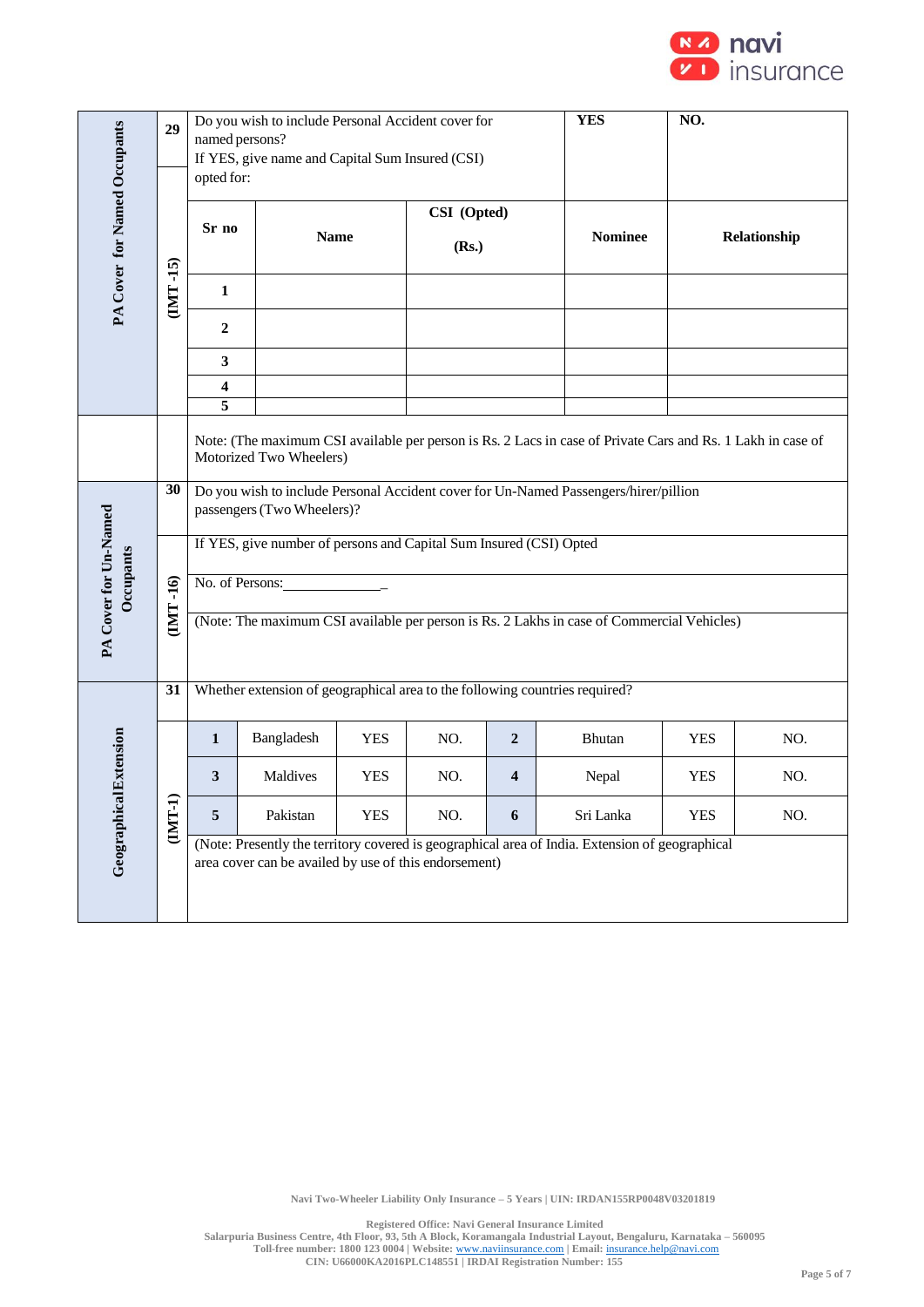

|                 |             | C. Questions that are elicited for information and data collection purposes                                                              |                      |  |                 |                           |                        |               |                    |  |
|-----------------|-------------|------------------------------------------------------------------------------------------------------------------------------------------|----------------------|--|-----------------|---------------------------|------------------------|---------------|--------------------|--|
| $\overline{32}$ |             | <b>Previous History:</b>                                                                                                                 |                      |  |                 |                           |                        |               |                    |  |
|                 |             | a. Date of purchase of the vehicle by the                                                                                                |                      |  | $\overline{DD}$ | MM                        |                        | <b>YR</b>     |                    |  |
|                 |             | Proposer:                                                                                                                                |                      |  |                 |                           |                        |               |                    |  |
|                 |             | <b>b.</b> Whether the vehicle was new or second hand at the time of<br>purchase?                                                         |                      |  |                 | <b>NEW</b>                |                        |               | <b>SECOND HAND</b> |  |
|                 |             | c. Will the vehicle be used exclusively for                                                                                              |                      |  |                 |                           |                        |               |                    |  |
|                 |             | (i) Private, Social, Domestic, Pleasure & Professional<br>Purpose?                                                                       |                      |  |                 | <b>YES</b>                |                        | NO.           |                    |  |
|                 |             | (ii) Carriage of goods other than samples or personal<br>luggage?                                                                        |                      |  |                 | <b>YES</b>                |                        | NO.           |                    |  |
|                 |             | d. Is the vehicle in good condition?                                                                                                     |                      |  |                 | <b>YES</b>                |                        | NO.           |                    |  |
|                 |             | If NO, please give details                                                                                                               |                      |  |                 |                           |                        |               |                    |  |
|                 |             | e. Name and Address of the previous<br>insurance company:                                                                                |                      |  |                 |                           |                        |               |                    |  |
|                 |             | f. Previous policy number:                                                                                                               |                      |  |                 |                           |                        |               |                    |  |
|                 |             | g. Period of Insurance                                                                                                                   | From                 |  |                 | To                        |                        |               |                    |  |
|                 |             | <b>h.</b> Claims lodged during the preceding 3 years                                                                                     |                      |  |                 |                           |                        |               |                    |  |
|                 | <b>YEAR</b> |                                                                                                                                          | <b>NO. OF CLAIMS</b> |  |                 | <b>CLAIM AMOUNT (Rs.)</b> |                        |               |                    |  |
|                 |             |                                                                                                                                          |                      |  |                 |                           |                        |               |                    |  |
|                 |             |                                                                                                                                          |                      |  |                 |                           |                        |               |                    |  |
| 33              |             | <b>Details of Driver:</b>                                                                                                                |                      |  |                 |                           |                        |               |                    |  |
|                 |             | Age and Date of Birth of the Owner                                                                                                       |                      |  | Age [In Years]  |                           |                        | Date of Birth |                    |  |
|                 | a.          |                                                                                                                                          |                      |  |                 | DD                        | $\mathbf{M}\mathbf{M}$ |               | <b>YEAR</b>        |  |
|                 |             |                                                                                                                                          |                      |  |                 |                           |                        |               |                    |  |
|                 | b.          | Age and Date of Birth of the Owner                                                                                                       |                      |  | Age [In Years]  |                           |                        | Date of Birth |                    |  |
|                 |             |                                                                                                                                          |                      |  |                 | DD                        | <b>MM</b>              |               | <b>YEAR</b>        |  |
|                 |             |                                                                                                                                          |                      |  |                 |                           |                        |               |                    |  |
|                 | c.          | Does the driver suffer from defective vision or hearing or<br>any physical infirmity?<br>If 'YES', please give details of such infirmity |                      |  |                 | <b>YES</b>                |                        |               | NO                 |  |

**Navi Two-Wheeler Liability Only Insurance – 5 Years | UIN: IRDAN155RP0048V03201819**

**Registered Office: Navi General Insurance Limited**